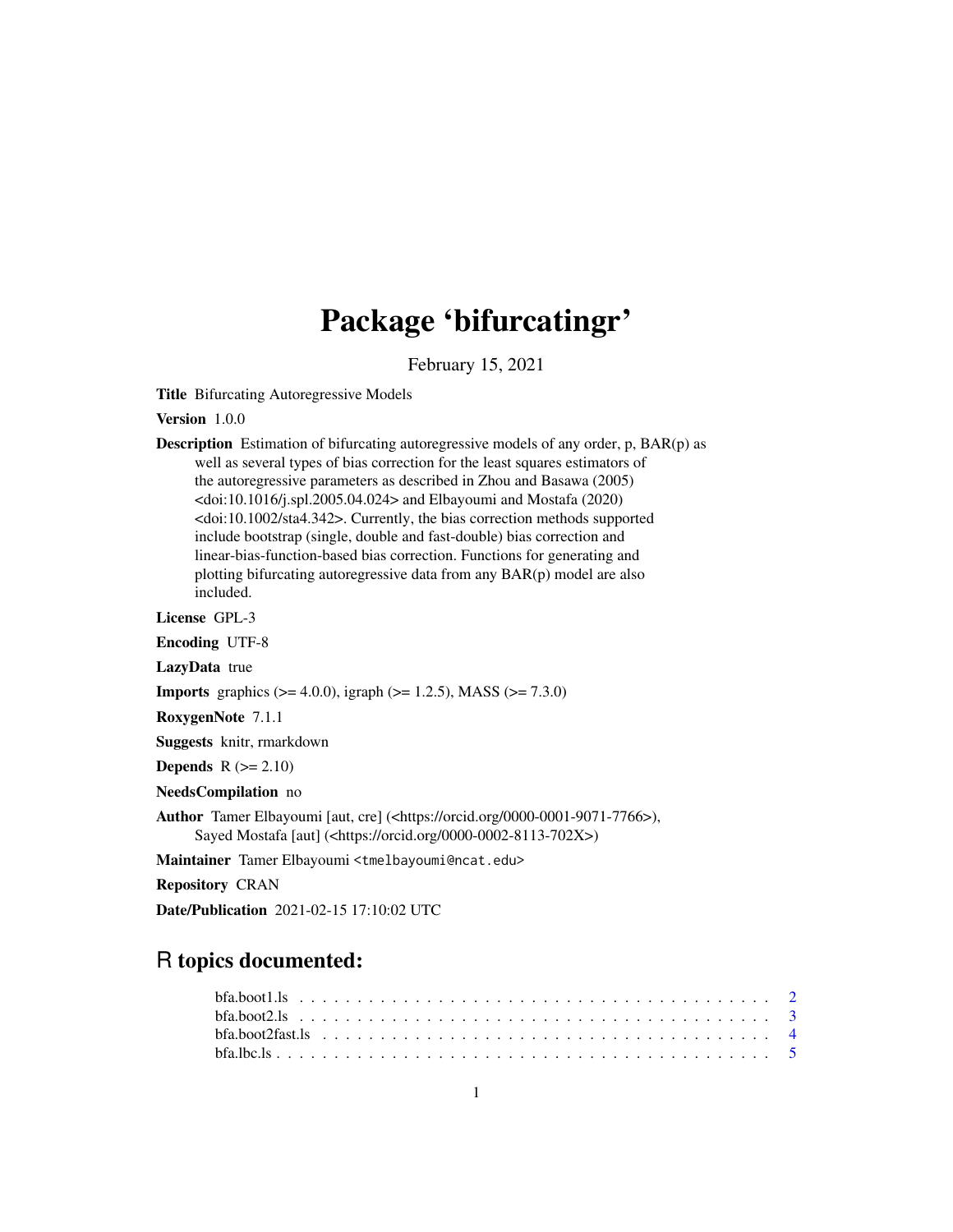#### <span id="page-1-0"></span> $2 \t\t \text{bfa}$ .boot1.ls

| Index |  |
|-------|--|
|       |  |
|       |  |
|       |  |
|       |  |
|       |  |
|       |  |
|       |  |
|       |  |
|       |  |

bfa.boot1.ls *Single Bootstrap of Least Squares Estimators of BAR(p) Models*

#### Description

This function performs single bootstrapping of the least squares estimators of the autoregressive coefficients in a bifurcating autoregressive (BAR) model of any order p as described in Elbayoumi & Mostafa (2020).

#### Usage

 $bfa.boot1.ls(z, p, burn = 5, B, boot.est = TRUE, boot.data = FALSE)$ 

#### Arguments

| $\overline{z}$ | a numeric vector containing the tree data                                                                                                              |
|----------------|--------------------------------------------------------------------------------------------------------------------------------------------------------|
| p              | an integer determining the order of bifurcating autoregressive model to be fit to<br>the data                                                          |
| burn           | number of tree generations to discard before starting the bootstrap sample (repli-<br>cate)                                                            |
| B              | number of bootstrap samples (replicates)                                                                                                               |
| boot.est       | a logical that determines whether the bootstrapped least squares estimates of the<br>autoregressive coefficients should be returned. Defaults to TRUE. |
| boot.data      | a logical that determines whether the bootstrap samples should be returned. De-<br>faults to FALSE.                                                    |
|                |                                                                                                                                                        |

#### Value

| boot.est  | a matrix containing the bootstrapped least squares estimates of the autoregres-<br>sive coefficients |
|-----------|------------------------------------------------------------------------------------------------------|
| boot.data | a matrix containing the bootstrap samples used                                                       |

#### References

Elbayoumi, T. M. & Mostafa, S. A. (2020). On the estimation bias in bifurcating autoregressive models. *Stat*, 1-16.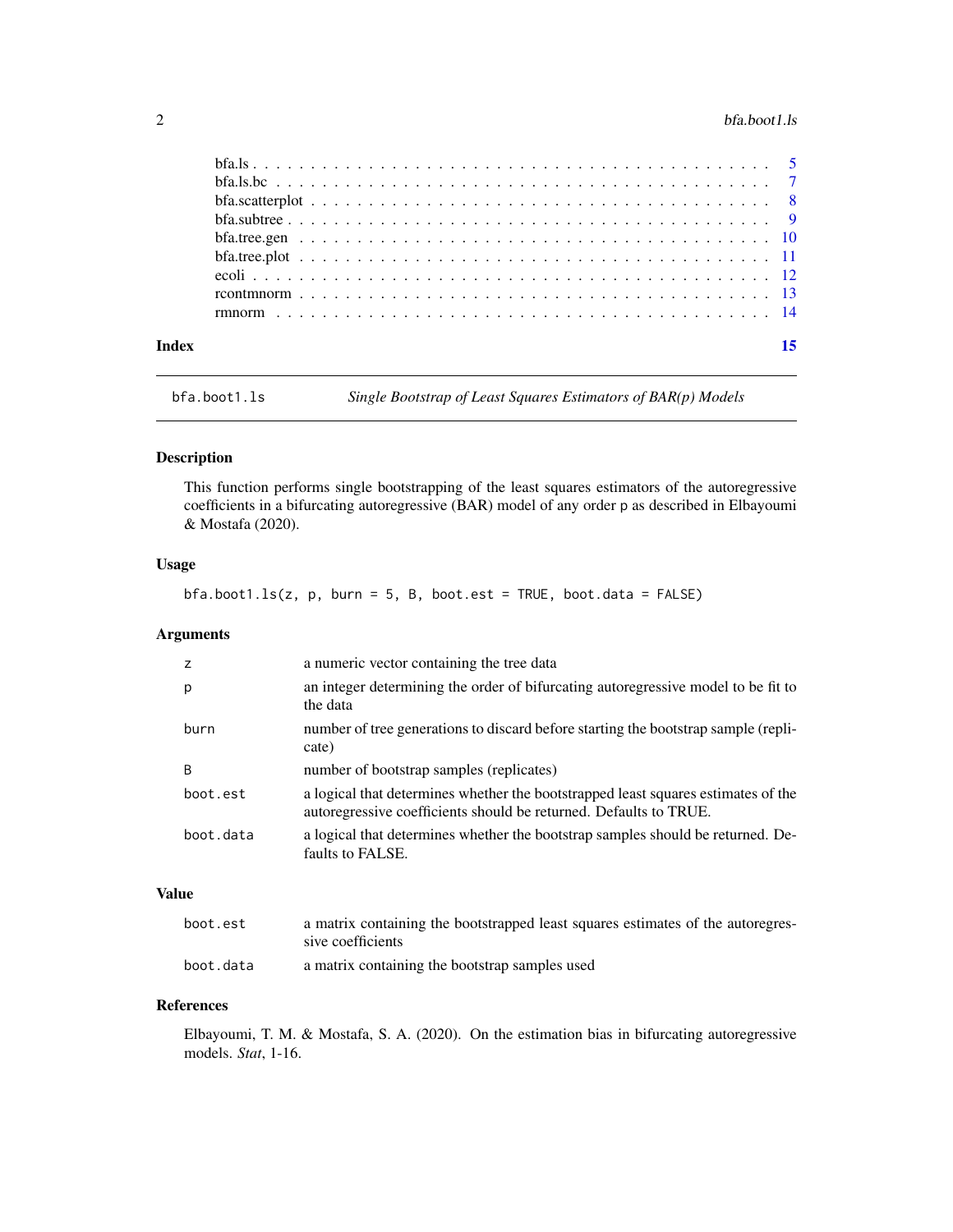#### <span id="page-2-0"></span>bfa.boot2.ls 3

#### Examples

```
z <- bfa.tree.gen(31, 1, 1, 1, 0.5, 0.5, 0, 10, c(0.7))
bfa.boot1.ls(z, p=1, B=999)
```
bfa.boot2.ls *Double Bootstrap of Least Squares Estimators of BAR(p) Models*

#### Description

This function performs double bootstrapping of the least squares estimators of the autoregressive coefficients in a bifurcating autoregressive (BAR) model of any order p as described in Elbayoumi & Mostafa (2020).

#### Usage

 $bfa.boot2.ls(z, p, burn = 5, B1, B2)$ 

#### Arguments

| $\overline{z}$ | a numeric vector containing the tree data                                                     |
|----------------|-----------------------------------------------------------------------------------------------|
| p              | an integer determining the order of bifurcating autoregressive model to be fit to<br>the data |
| burn           | number of tree generations to discard before starting the bootstrap sample (repli-<br>cate)   |
| <b>B1</b>      | number of bootstrap samples (replicates) used in first round of bootstrapping                 |
| <b>B2</b>      | number of bootstrap samples (replicates) used in second round of bootstrapping                |
|                |                                                                                               |

#### Value

| boot.est | a matrix containing the first-stage bootstrapped least squares estimates of the<br>autoregressive coefficients  |
|----------|-----------------------------------------------------------------------------------------------------------------|
| boot2    | a matrix containing the second-stage bootstrapped least squares estimates of the<br>autoregressive coefficients |

#### References

Elbayoumi, T. M. & Mostafa, S. A. (2020). On the estimation bias in bifurcating autoregressive models. *Stat*, 1-16.

```
z <- bfa.tree.gen(31, 1, 1, 1, 0.5, 0.5, 0, 10, c(0.7))
bfa.boot2.ls(z, p=1, B1=99, B2=9)
```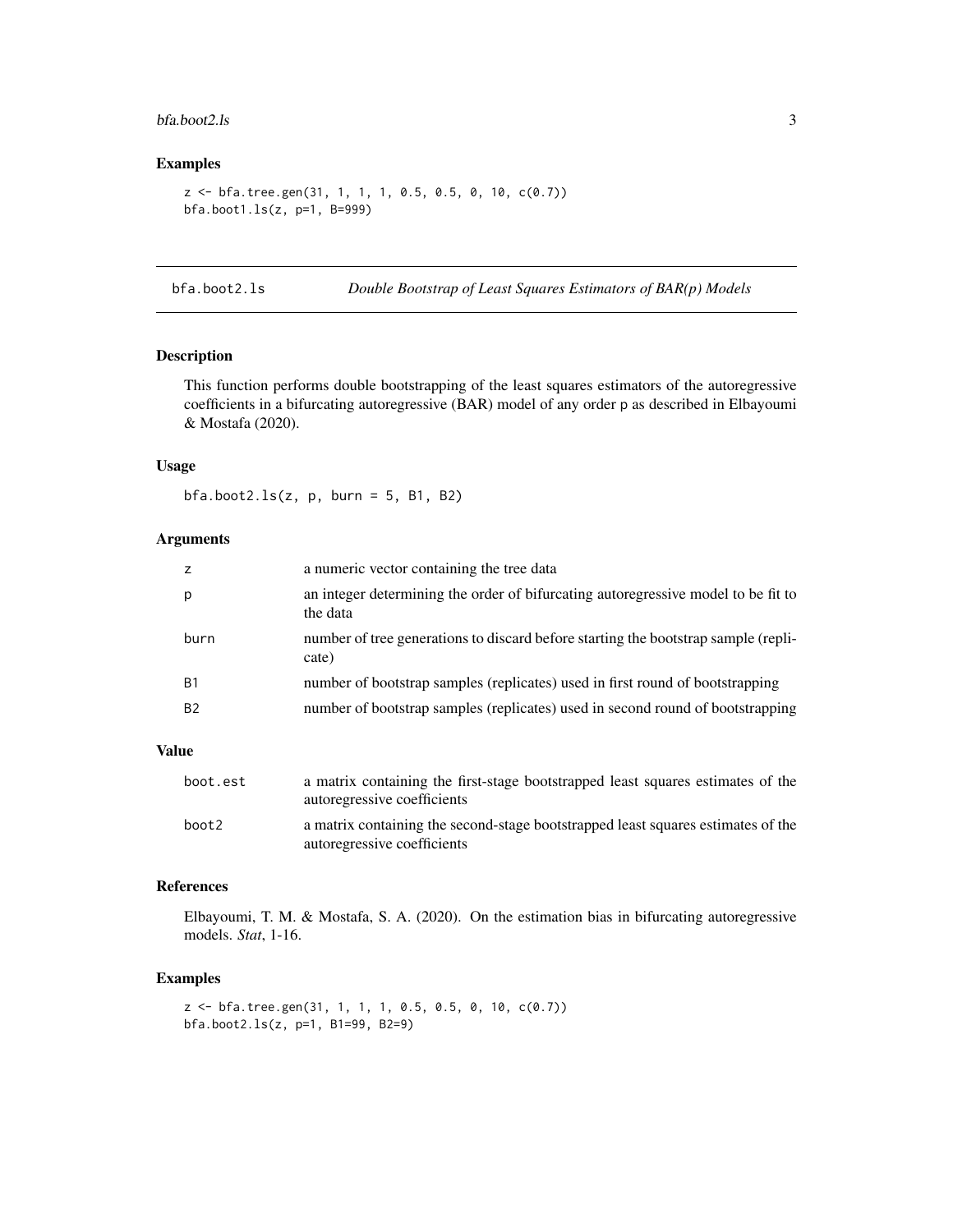<span id="page-3-0"></span>

This function performs fast double bootstrapping of the least squares estimators of the autoregressive coefficients in a bifurcating autoregressive (BAR) model of any order p as described in Elbayoumi & Mostafa (2020).

#### Usage

bfa.boot2fast.ls(z, p, burn = 5, B)

#### Arguments

|      | a numeric vector containing the tree data                                                     |
|------|-----------------------------------------------------------------------------------------------|
| р    | an integer determining the order of bifurcating autoregressive model to be fit to<br>the data |
| burn | number of tree generations to discard before starting the bootstrap sample (repli-<br>cate)   |
| B    | number of bootstrap samples (replicates) used in first round of bootstrapping                 |

#### Value

| boot.est | a matrix containing the first-stage bootstrapped least squares estimates of the<br>autoregressive coefficients  |
|----------|-----------------------------------------------------------------------------------------------------------------|
| boot2    | a matrix containing the second-stage bootstrapped least squares estimates of the<br>autoregressive coefficients |

#### References

Elbayoumi, T. M. & Mostafa, S. A. (2020). On the estimation bias in bifurcating autoregressive models. *Stat*, 1-16.

```
z <- bfa.tree.gen(31, 1, 1, 1, 0.5, 0.5, 0, 10, c(0.7))
bfa.boot2fast.ls(z, p=1, B=499)
```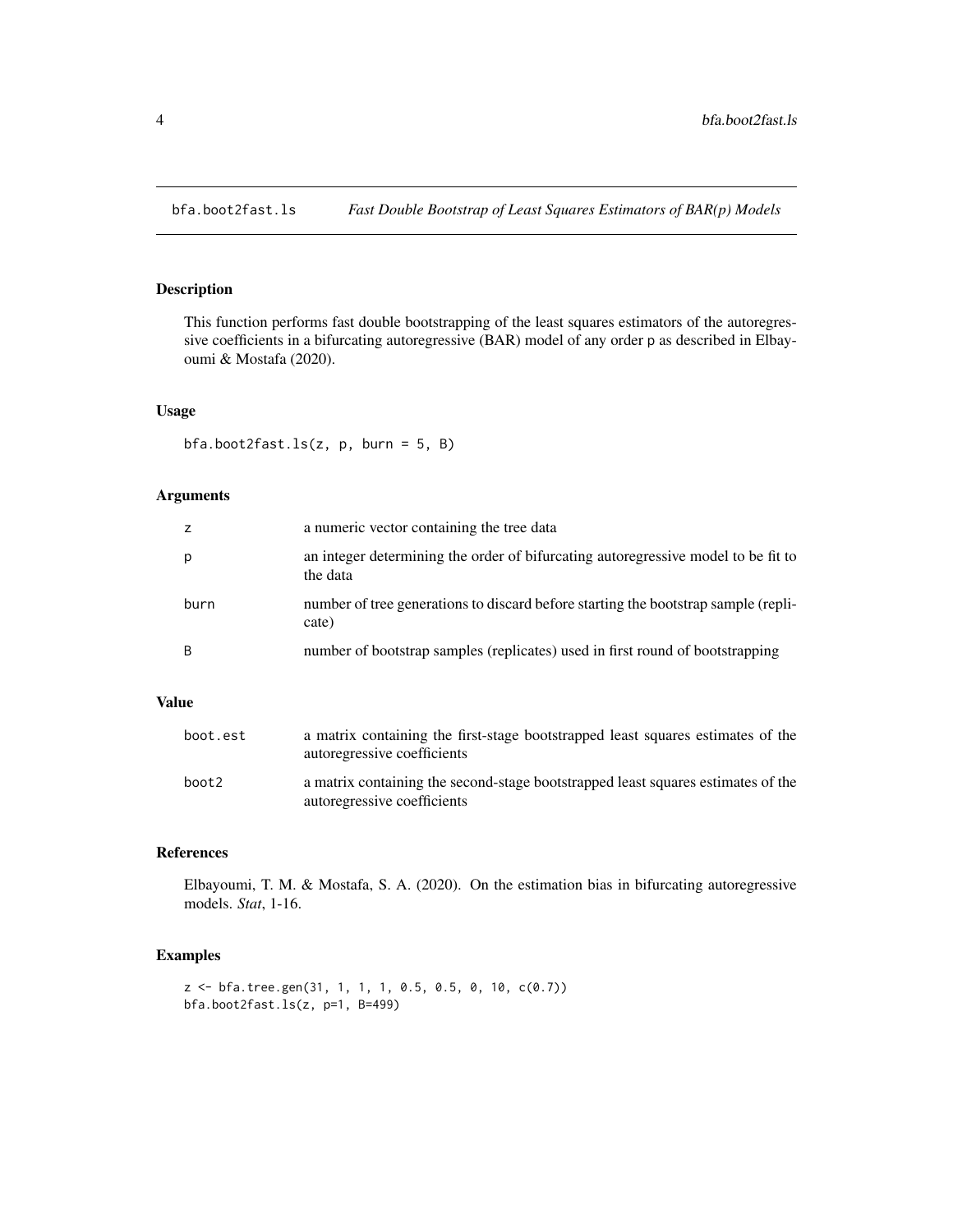<span id="page-4-0"></span>

This function performs bias correction on the least squares estimators of the autoregressive coefficients in a BAR(p) model based on the assumption that the bias of the least squares estimator is approximately linear as a function of the parameter as described in Elbayoumi & Mostafa (2020).

#### Usage

bfa.lbc.ls(z, p)

#### Arguments

|          | a numeric vector containing the tree data                                         |
|----------|-----------------------------------------------------------------------------------|
| the data | an integer determining the order of bifurcating autoregressive model to be fit to |

#### Value

| coef.lbc | linear-bias-function-based bias-corrected least squares estimates of the autore- |
|----------|----------------------------------------------------------------------------------|
|          | gressive coefficients                                                            |

#### References

Elbayoumi, T. M. & Mostafa, S. A. (2020). On the estimation bias in bifurcating autoregressive models. *Stat*, 1-16.

#### Examples

```
z <- bfa.tree.gen(127, 1, 1, 1, 0.5, 0.5, 0, 10, c(0.7))
bfa. lbc. ls(z, p=1)z <- bfa.tree.gen(127, 2, 1, 1, 0.5, 0.5, 0, 10, c(0.5, 0.3))
bfa.lbc.ls(z, p=2)
```
bfa.ls *Least Squares Estimation of Bifurcating Autoregressive Models*

#### Description

This function performs Least Squares estimation of bifurcating autoregressive (BFA) models of any order as described in Zhou & Basawa (2005).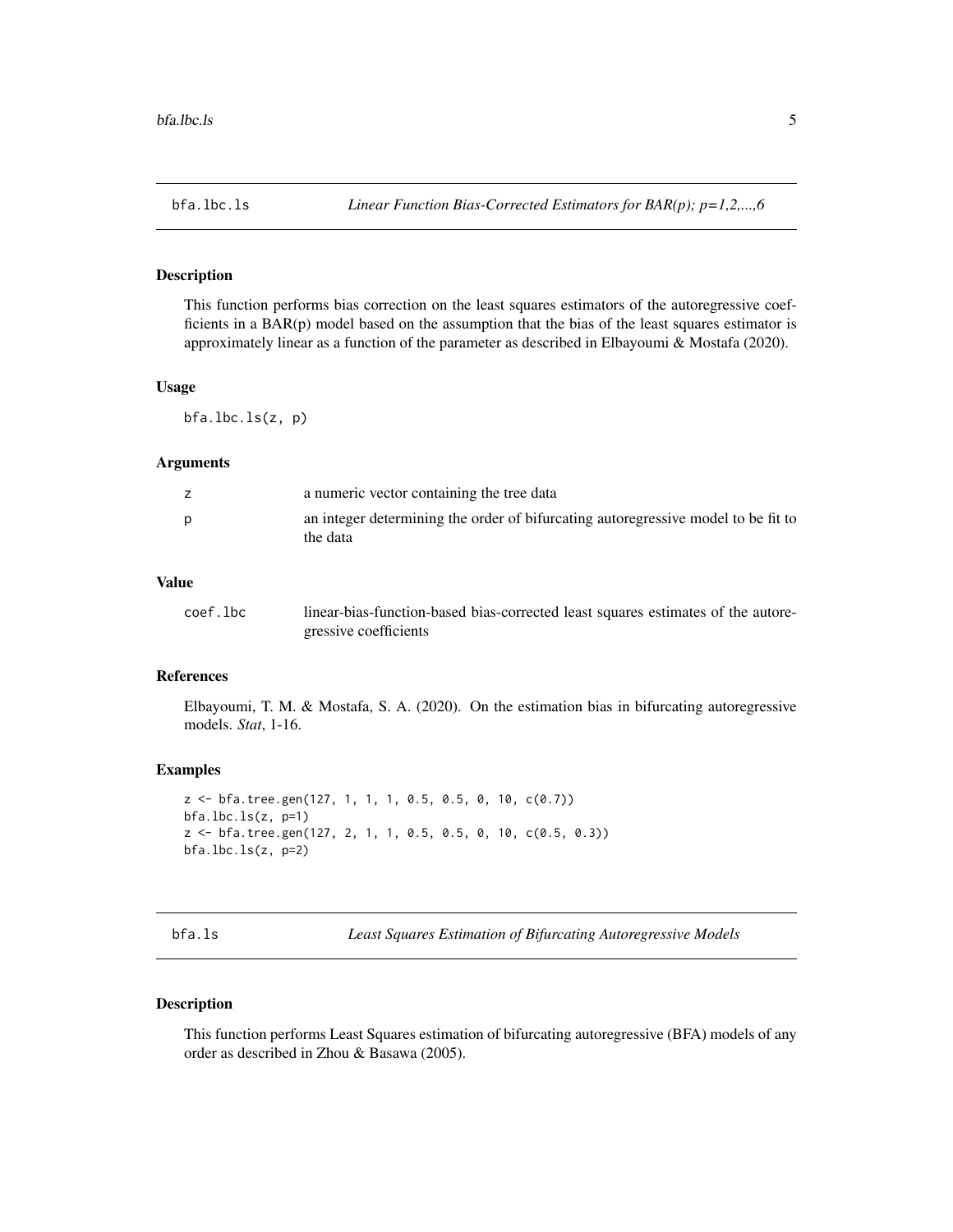#### Usage

```
bfa.ls(
  z,
  p,
  x.data = FALSE,y.data = FALSE,
  resids = FALSE,
  error.cor = TRUE,
  error.var = FALSE,
  cov.matrix = FALSE,
  conf = FALSE,conf.level = 0.95,p.value = FALSE
\overline{\phantom{a}}
```
#### Arguments

| z          | a numeric vector containing the tree data                                                                                                                                                                               |
|------------|-------------------------------------------------------------------------------------------------------------------------------------------------------------------------------------------------------------------------|
| p          | an integer determining the order of bifurcating autoregressive model to be fit to<br>the data                                                                                                                           |
| x.data     | a logical that determines whether the x data used in fitting the model should be<br>returned. Defaults to FALSE.                                                                                                        |
| y.data     | a logical that determines whether the y data used in fitting the model should be<br>returned. Defaults to FALSE.                                                                                                        |
| resids     | a logical that determines whether the model residuals should be returned. De-<br>faults to FALSE.                                                                                                                       |
| error.cor  | a logical that determines whether the estimated correlation between pairs of<br>model errors $(e_{2t}, e_{2t+1})$ should be returned. Defaults to TRUE.                                                                 |
| error.var  | a logical that determines whether the estimated variance of the model errors<br>should be returned. Defaults to FALSE.                                                                                                  |
| cov.matrix | a logical that determines whether the estimated variance-covariance matrix of<br>the least squares estimates should be returned. Defaults to FALSE.                                                                     |
| conf       | a logical that determines whether confidence intervals for model coefficients<br>should be returned. Defaults to FALSE. If TRUE, normal confidence intervals<br>are calculated using cov.matrix.                        |
| conf.level | confidence level to be used in computing the normal confidence intervals for<br>model coefficients when conf=TRUE. Defaults to 0.95.                                                                                    |
| p.value    | a logical that determines whether p-values for model coefficients should be re-<br>turned. Defaults to FALSE. If TRUE, p-values are computed from normal dis-<br>tribution using estimated coefficients and cov.matrix. |
|            |                                                                                                                                                                                                                         |

#### Value

|  | coef | a matrix containing the least squares estimates of the autoregressive coefficients |  |  |  |
|--|------|------------------------------------------------------------------------------------|--|--|--|
|--|------|------------------------------------------------------------------------------------|--|--|--|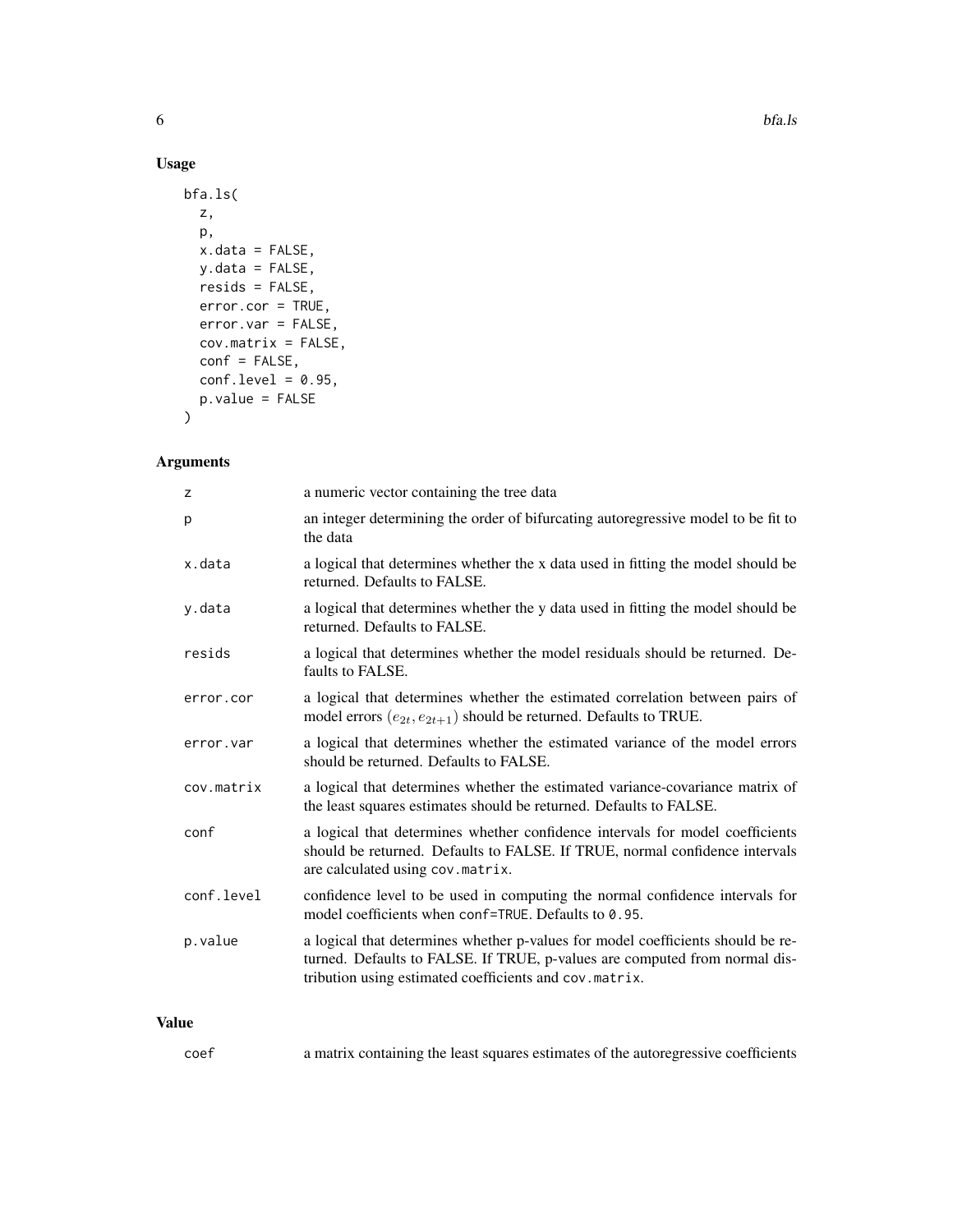#### <span id="page-6-0"></span>bfa.ls.bc 7

| error.cor    | the least squares estimate of the correlation between pairs of model errors $(e_{2t}, e_{2t+1})$ .<br>Only returned if error.cor=TRUE                                                                           |
|--------------|-----------------------------------------------------------------------------------------------------------------------------------------------------------------------------------------------------------------|
| $\mathsf{x}$ | a matrix containing the x data used in fitting the model. Only returned if x . data=TRUE                                                                                                                        |
| y            | a vector containing the y data used in fitting the model. Only returned if y data=TRUE                                                                                                                          |
| resids       | the model residuals. Only returned if resids=TRUE                                                                                                                                                               |
| error.var    | the estimated variance of the model errors. Only returned if error, var-TRUE                                                                                                                                    |
| cov.matrix   | the estimated variance-covariance matrix of the least squares coefficients. Only<br>returned if cov.matrix=TRUE                                                                                                 |
| conf         | a matrix of normal confidence intervals for model coefficients. Only returned if<br>conf=TRUE                                                                                                                   |
| p.value      | a matrix of two-sided p-values for testing the significance of model coefficients.<br>Computed from normal distribution and using the estimated covariance matrix<br>cov.matrix. Only returned if p. value=TRUE |

#### References

Zhou, J. & Basawa, I. V. (2005). Least squares estimation for bifurcating autoregressive processes. *Statistics & Probability Letters*, 74(1):77-88.

#### Examples

```
z <- bfa.tree.gen(127, 1, 1, 1, -0.9, -0.9, 0, 10, c(0.7))
bfa.ls(z, p=1)bfa.ls(z,p=1,conf=True,cov_matrix = TRUE,conf.level = 0.9, p.value=True)
```

| bfa.ls.bc | Bias-Corrected Least Squares Estimators for Bifurcating Autoregres- |
|-----------|---------------------------------------------------------------------|
|           | sive Models                                                         |

#### Description

This function performs bias correction on the least squares estimators of the autoregressive coefficients in a BAR(p) model using single, double and fast-double bootstrapping, and the linear-biasfunction approach as described in Elbayoumi & Mostafa (2020).

#### Usage

```
bfa.ls.bc(
 z,
 p,
 method = "boot1",
 burn = 5,
 B1 = 999,
 B2 = 499.
 boot.est = TRUE,
  boot.data = FALSE
)
```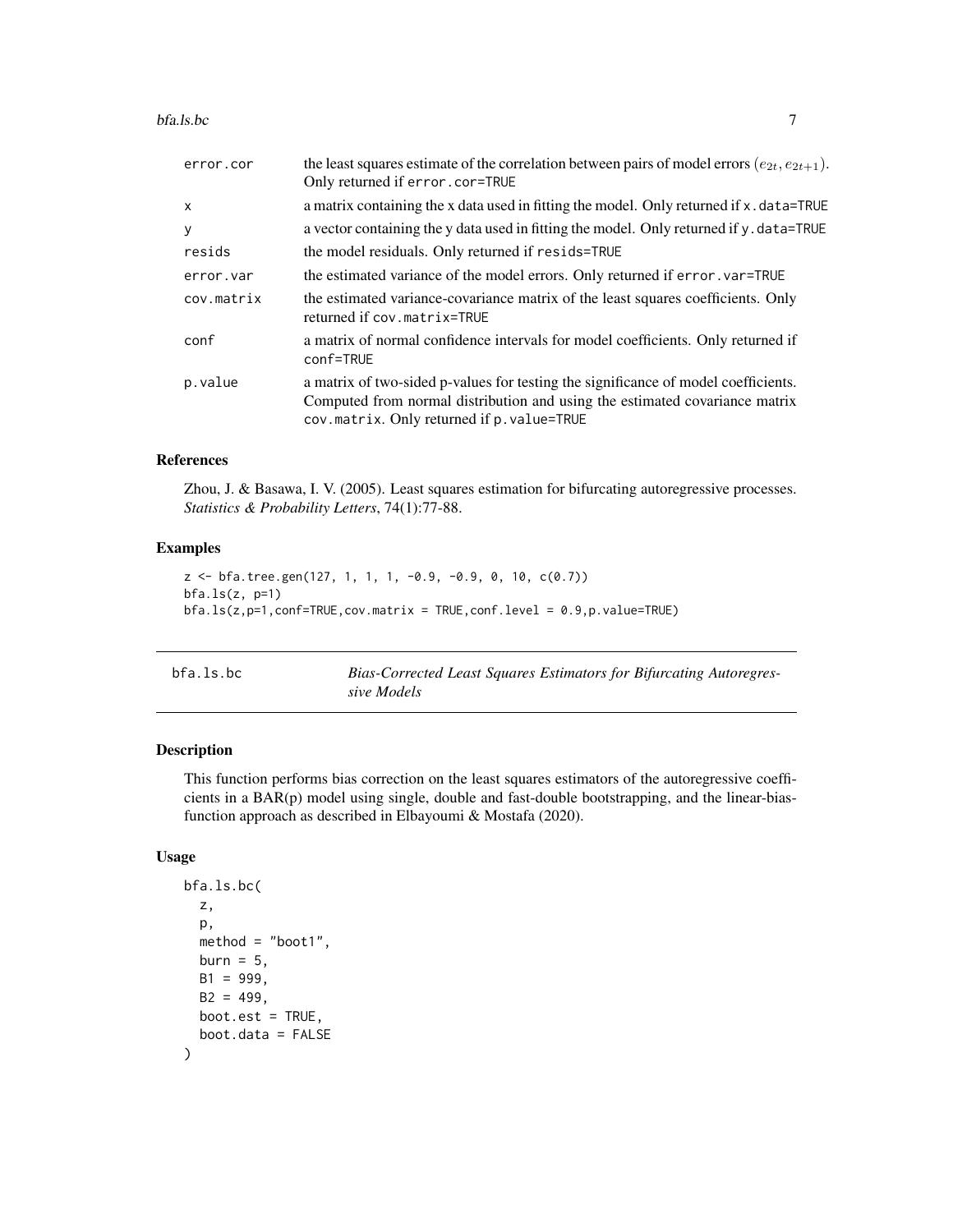#### <span id="page-7-0"></span>Arguments

| z         | a numeric vector containing the tree data                                                                                                                                                                                               |
|-----------|-----------------------------------------------------------------------------------------------------------------------------------------------------------------------------------------------------------------------------------------|
| р         | an integer determining the order of bifurcating autoregressive model to be fit to<br>the data                                                                                                                                           |
| method    | method of bias correction. Currently, "boot1", "boot2", "boot2fast" and "LBC"<br>are supported and they implement single bootstrap, double bootstrap, fast-double<br>bootstrap, and linear-bias-function bias-correction, respectively. |
| burn      | number of tree generations to discard before starting the bootstrap sample (repli-<br>cate)                                                                                                                                             |
| <b>B1</b> | number of bootstrap samples (replicates) used in first round of bootstrapping                                                                                                                                                           |
| <b>B2</b> | number of bootstrap samples (replicates) used in second round of bootstrapping                                                                                                                                                          |
| boot.est  | a logical that determines whether the bootstrapped least squares estimates of the<br>autoregressive coefficients should be returned. Defaults to TRUE.                                                                                  |
| boot.data | a logical that determines whether the bootstrap samples should be returned. De-<br>faults to FALSE.                                                                                                                                     |

#### Value

coef.ls.bc bias-corrected least squares estimates of the autoregressive coefficients

#### References

Elbayoumi, T. M. & Mostafa, S. A. (2020). On the estimation bias in bifurcating autoregressive models. *Stat*, 1-16.

#### Examples

```
z <- bfa.tree.gen(63, 1, 1, 1, 0.5, 0.5, 0, 10, c(0.7))
bfa.ls.bc(z, p=1, method="boot1")
z <- bfa.tree.gen(63, 2, 1, 1, 0.5, 0.5, 0, 10, c(0.5, 0.3))
bfa.ls.bc(z, p=2, method="LBC")
```
bfa.scatterplot *Scatterplots for Bifurcating Autoregressive Data*

#### Description

Draw scatterplots between observations at time t and the lagged observations from the given bifurcating autoregressive tree data.

#### Usage

```
bfa.scatterplot(z, p, ...)
```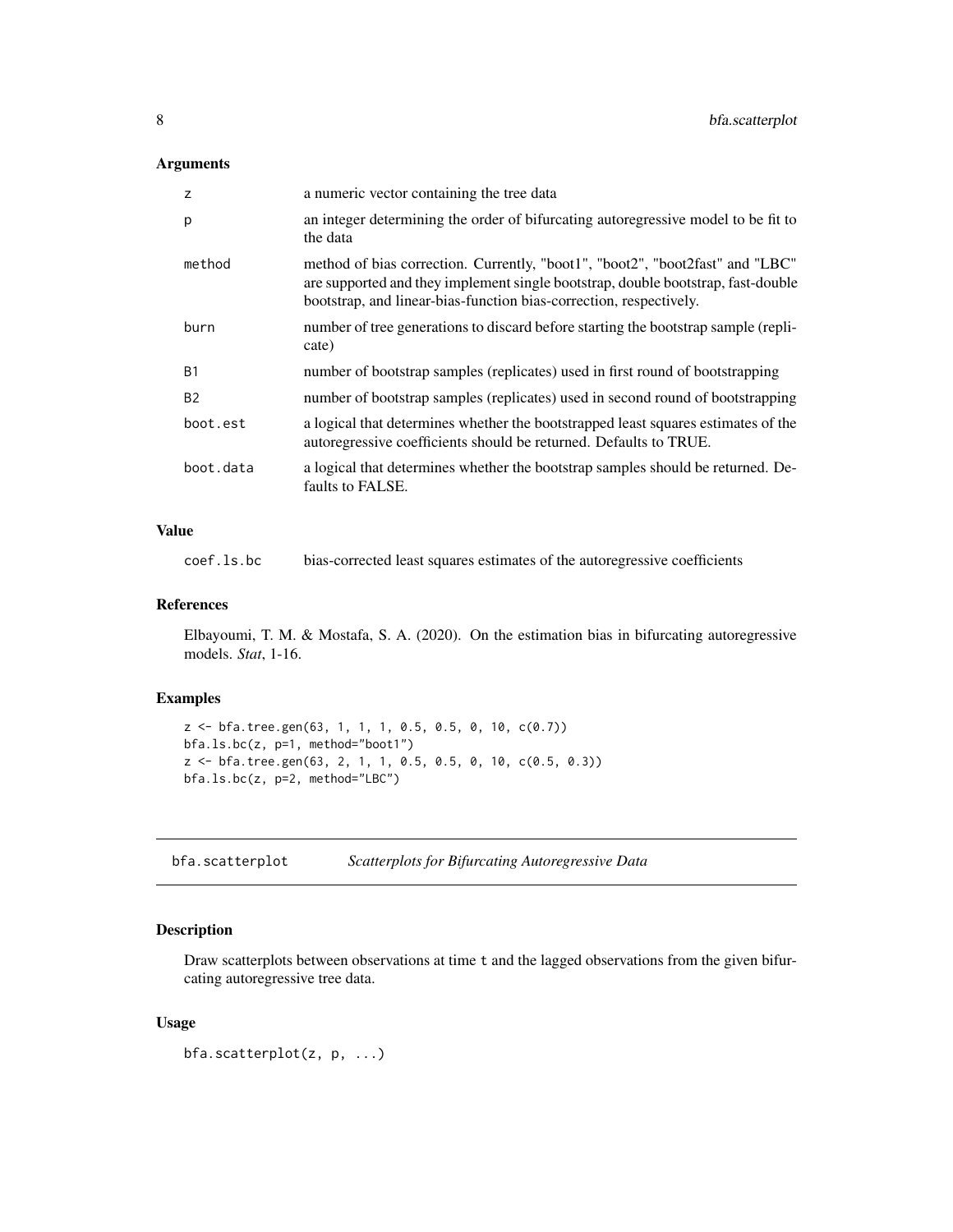#### <span id="page-8-0"></span>bfa.subtree 9

#### Arguments

| Z        | a numeric vector containing the tree data                                                                         |
|----------|-------------------------------------------------------------------------------------------------------------------|
| р        | an integer determining the order of the bifurcating autoregressive model that is<br>believed to best fit the data |
| $\cdots$ | other graphical parameters that can be passed to $plot()$ or $pairs()$ (see par<br>and pairs)                     |

#### Value

A single scatterplot when p=1 or a matrix of scatterplots when p>1.

#### Examples

```
z <- bfa.tree.gen(63, 1, 1, 2, 0.5, 0.5, 0.2, 10, c(0.7))
bfa.scatterplot(z,1)
z<-bfa.tree.gen(63, 2, 1, 2, 0.5, 0.5, 0.2, 10, c(0.7,0.2))
bfa.scatterplot(z,2)
bfa.scatterplot(z,2,lower.panel=NULL)
```
bfa.subtree *Subtree Extractor*

#### Description

This function extracts subtree of size  $(2<sup>p</sup> - 1)$  from the end of a given bifurcating autoregressive tree (model) of order p.

#### Usage

bfa.subtree(n, p)

#### Arguments

|   | subtree size (integer)                                               |
|---|----------------------------------------------------------------------|
| D | an integer determining the order of bifurcating autoregressive model |

#### Value

A numeric vector representing a subtree of size  $(2<sup>p</sup> - 1)$  from the end of a given bifurcating autoregressive tree.

#### Examples

bfa.subtree(31, 1) bfa.subtree(31, 2)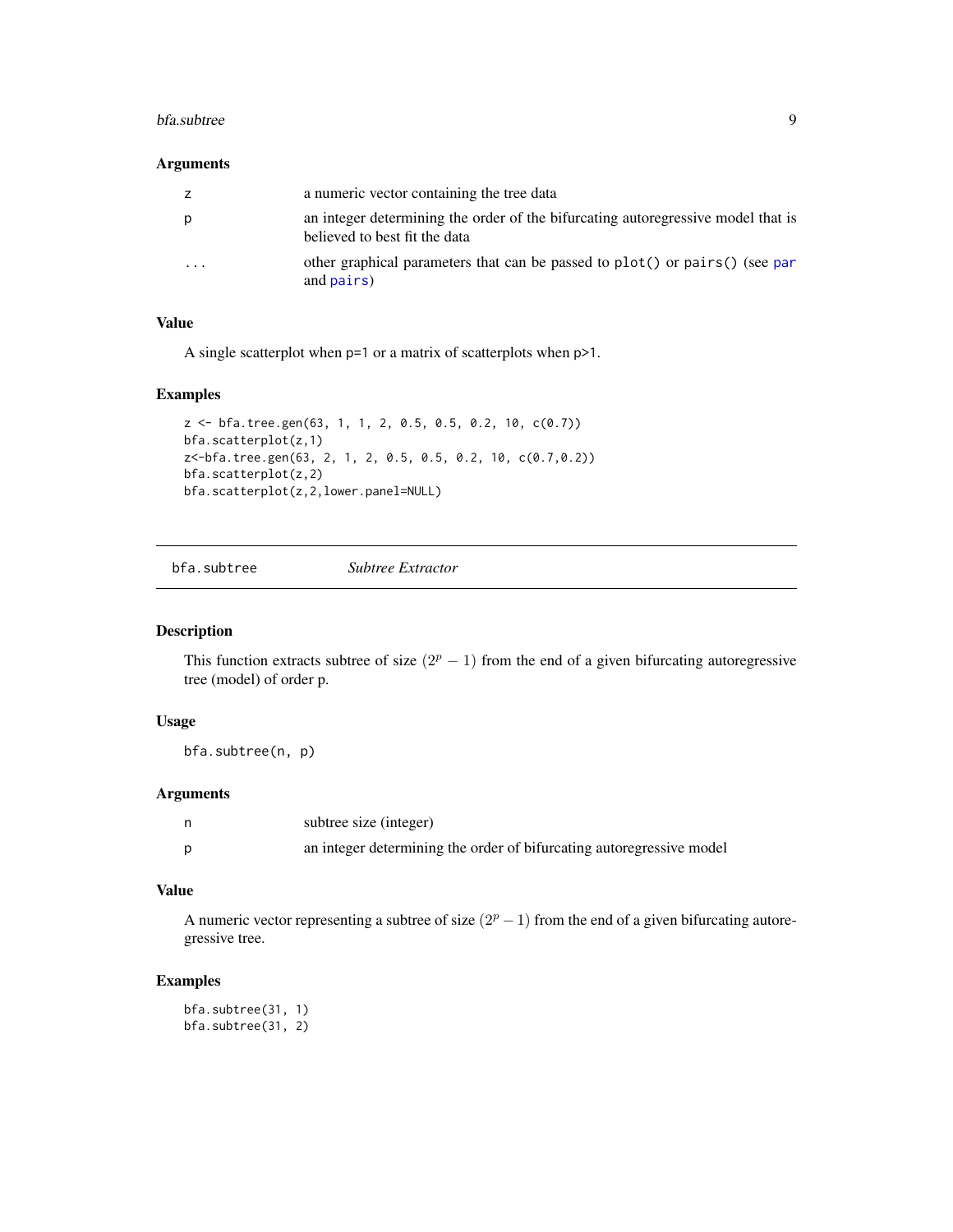<span id="page-9-0"></span>

This function generate bifurcating autoregressive (BFA) trees of any size based on a BFA model of any order.

#### Usage

bfa.tree.gen(n, p, s1, s2, r1, r2, g, intercept, ar.coef)

#### Arguments

| n         | tree size (integer)                                                                                                                                                                                                          |
|-----------|------------------------------------------------------------------------------------------------------------------------------------------------------------------------------------------------------------------------------|
| p         | an integer determining the order of bifurcating autoregressive model                                                                                                                                                         |
| s1        | standard deviation of the errors distribution                                                                                                                                                                                |
| s2        | standard deviation of the second component of the mixture normal distribution<br>generating contaminated errors. s2 should be greater than s1. s2 is only effective<br>when $g>0$ .                                          |
| r1        | correlation between pairs of errors                                                                                                                                                                                          |
| r2        | is used in combination with r1 to compute the correlation between pairs of er-<br>rors in the second component of the mixture normal distribution generating the<br>contaminated errors. $r2$ is only effective when $g>0$ . |
| g         | proportion of contamination. Defaults to zero producing non-contaminated mul-<br>tivariate normal errors for the tree generation.                                                                                            |
| intercept | the intercept in the BAR model generating the tree                                                                                                                                                                           |
| ar.coef   | a vector of length p giving the autoregressive coefficients in the BAR model<br>generating the tree                                                                                                                          |

#### Value

A numeric vector representing a bifurcating autoregressive (BFA) tree with n observations.

```
#Non-contaminted BAR(1) tree:
bfa.tree.gen(127, 1, 1, 1, 0.5, 0.5, 0, 10, c(0.7))
#Non-contaminted BAR(2) tree:
bfa.tree.gen(127, 2, 1, 1, 0.5, 0.5, 0, 10, c(0.5, 0.3))
#Contaminted BAR(1) tree:
bfa.tree.gen(127, 1, 1, 2, 0.5, 0.5, 0.2, 10, c(0.7))
```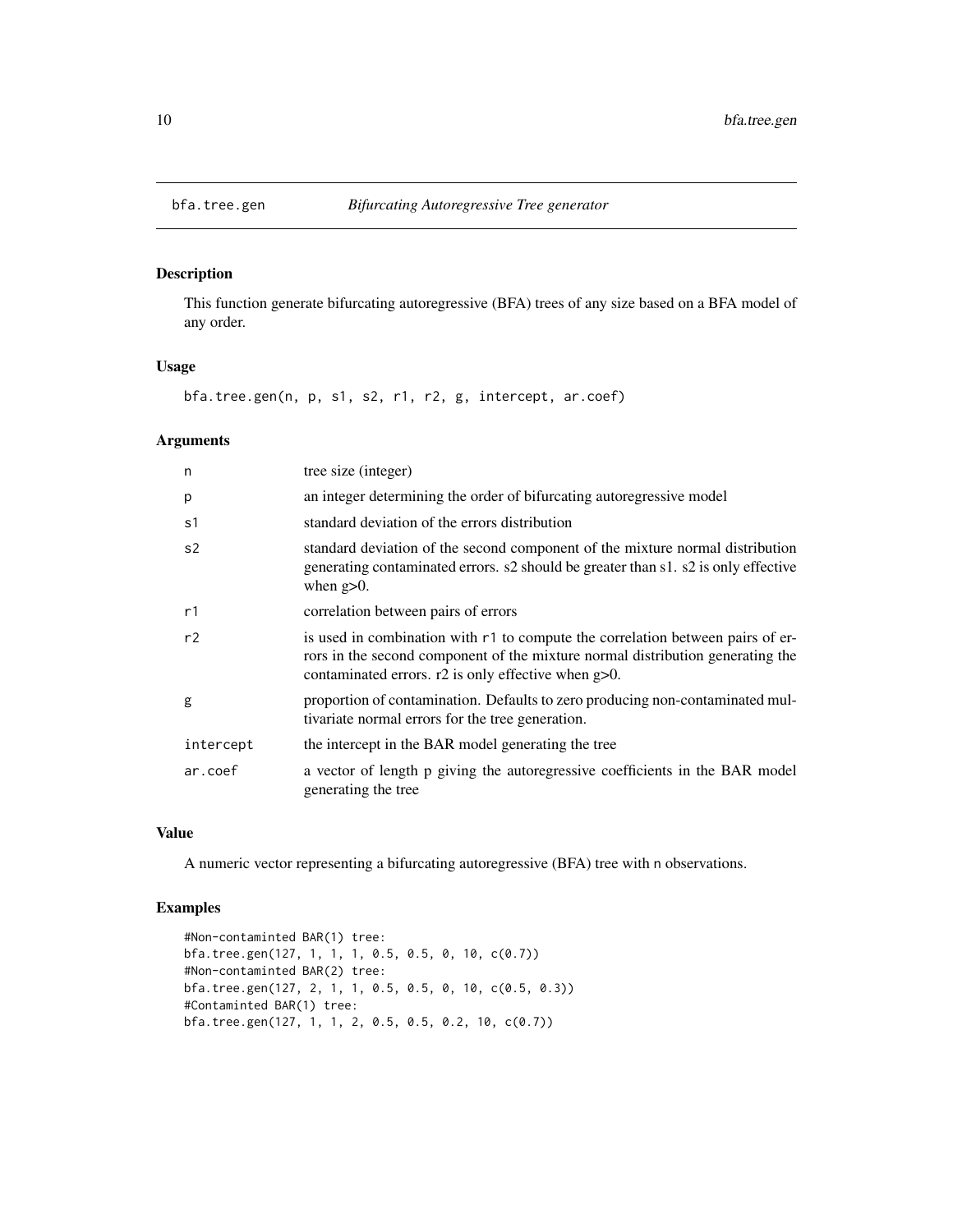<span id="page-10-0"></span>

This function graphs bifurcating autoregressive (BFA) tree data.

#### Usage

```
bfa.tree.plot(
 z,
 digits,
  shape = "none",vertex.size = 10,
  text.size = 1,
  text.color = "black",
  vertex.color = "gold",
  arrow.size = 0.5,
 arrow.width = 0.5,
 arrow.color = "black",
 plot.margin = -0.3\mathcal{L}
```
#### Arguments

| z            | a numeric vector containing the tree data                                                                                                                                                                                                                                                                                             |
|--------------|---------------------------------------------------------------------------------------------------------------------------------------------------------------------------------------------------------------------------------------------------------------------------------------------------------------------------------------|
| digits       | an integer indicating the number of decimal places to be displayed in vertex<br>labels                                                                                                                                                                                                                                                |
| shape        | the shape of the vertex. Currently "circle", "square", "csquare", "rectangle",<br>"crectangle", "vrectangle", and "none" are supported. Defaults to "none" which<br>does not display the vertices at all.                                                                                                                             |
| vertex.size  | a numeric scalar or vector defining the size of the vertex or vertices. If a vector<br>is supplied, vertex sizes may differ. Defaults to 10.                                                                                                                                                                                          |
| text.size    | the font size of vertex labels. Defaults to 1.                                                                                                                                                                                                                                                                                        |
| text.color   | the color of vertex labels. If it is a character vector, then it may either contain<br>integer values, named colors or RGB specified colors with three or four bytes.<br>Defaults to "black".                                                                                                                                         |
| vertex.color | the fill color of the vertex. If you don't want some or all vertices to have any<br>color, supply NA. The default is "gold". See also the options in text.color.                                                                                                                                                                      |
| arrow.size   | the size of the arrows. The default value is 0.5.                                                                                                                                                                                                                                                                                     |
| arrow.width  | the width of the arrows. The default value is 0.5.                                                                                                                                                                                                                                                                                    |
| arrow.color  | the color of the arrows. The default is "black". See also the options in text.color.                                                                                                                                                                                                                                                  |
| plot.margin  | the amount of empty space around the plot, it is a numeric vector of length four.<br>Usually values between 0 and 0.5 are meaningful, but negative values are also<br>possible and in that case it will make the plot zoom in to a part of the graph. If<br>it is shorter than four, recycling will occur. The default value is -0.3. |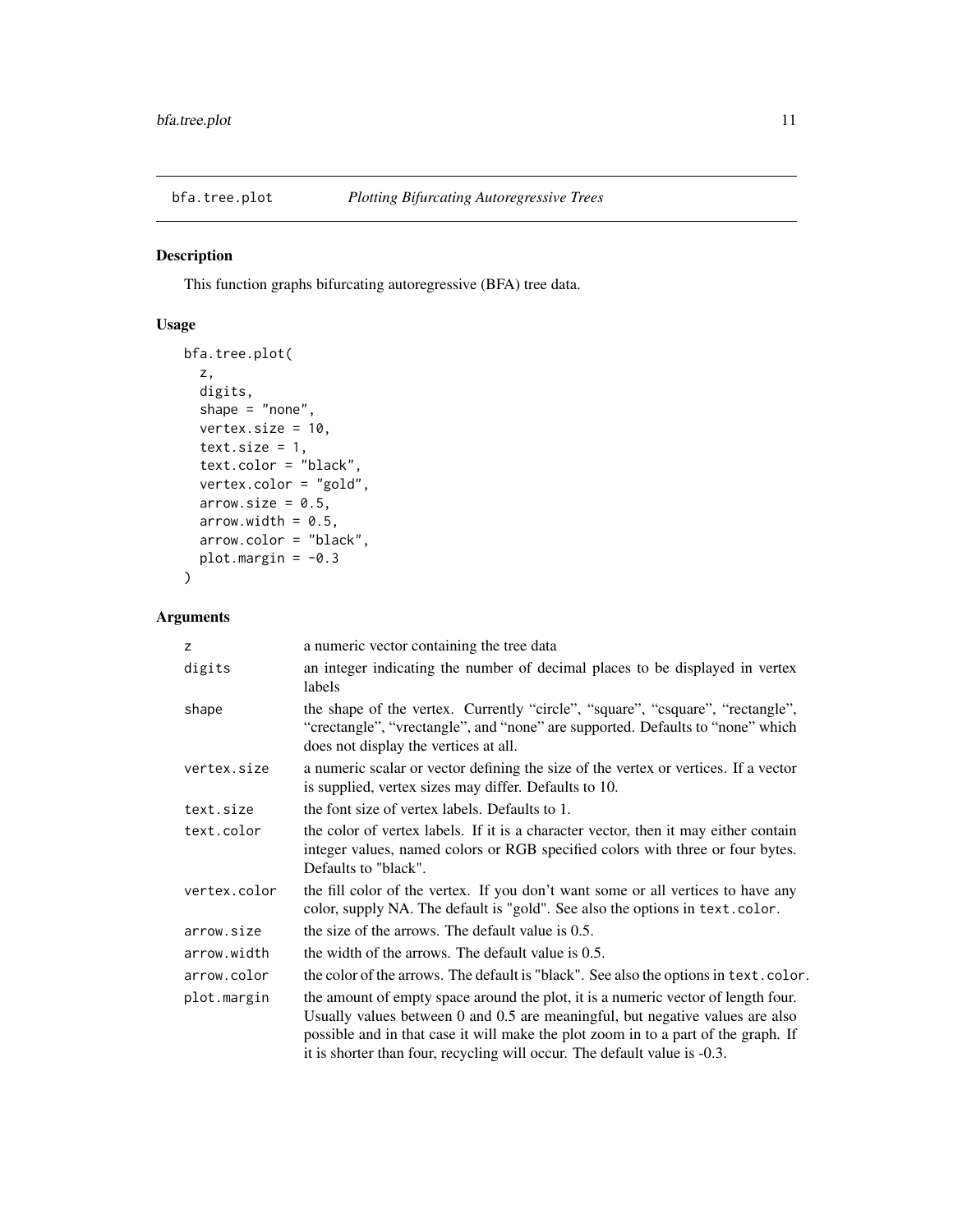#### Details

For more details about the graph options see [igraph.plotting](#page-0-0).

#### Value

A binary tree displaying the BFA data.

#### Examples

```
z <- bfa.tree.gen(31, 1, 1, 1, 0.5, 0.5, 0, 10, c(0.7))
bfa.tree.plot(z)
bfa.tree.plot(z,shape= "circle")
bfa.tree.plot(z,shape= "circle", text.color="white", vertex.color = "darkgrey")
```
ecoli *Lifetimes (in minutes) of lineage E. coli cells.*

#### Description

A real cell lineage dataset taken from Cowan and Staudte (1986). The values represent the lifetimes in minutes of lineage E. coli cells. It contains 31 observations making which can be described by a bifurcating autoregressive tree with 4 generations.

#### Usage

ecoli

#### Format

A data frame with 31 rows and 1 variable:

lifetime E. coli cells lifetime, in minutes

#### Source

Cowan, R. and Staudte, R. (1986). The Bifurcating Autoregression Model in Cell Lineage Studies. *Biometrics*, 42(4):769-783.

<span id="page-11-0"></span>12 ecoli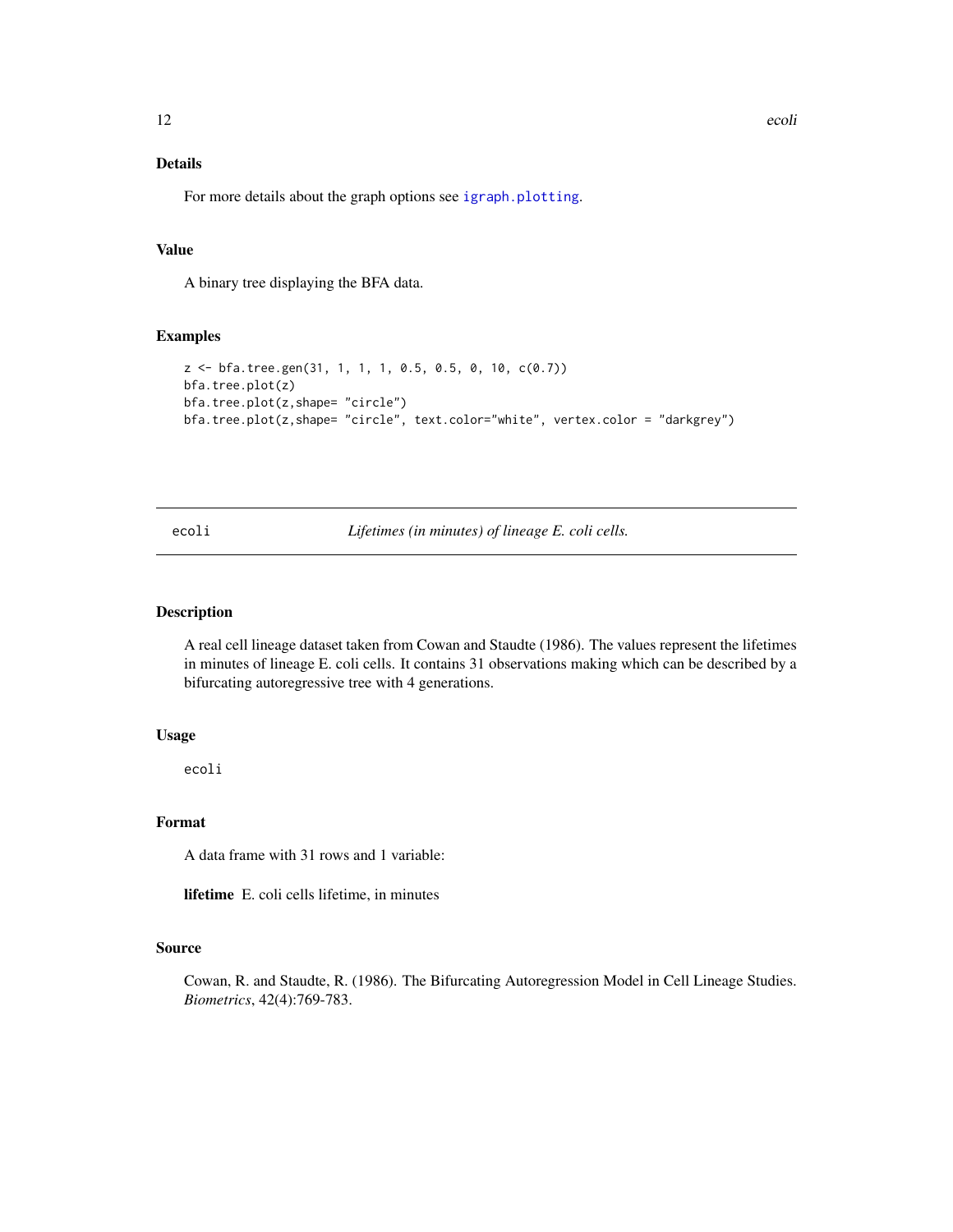<span id="page-12-0"></span>

This function generates contaminated multivariate normal errors that are used in the generation of the Bifurcating autoregressive tree.

#### Usage

```
rcontmnorm(
  n,
  d = 2,mu1 = rep(0, d),signal = diag(d),
 mu2 = rep(0, d),signa2 = diag(d),
 g
\mathcal{L}
```
#### Arguments

| n      | sample size                                                                                                                                    |
|--------|------------------------------------------------------------------------------------------------------------------------------------------------|
| d      | dimension. Defaults to 2 for bivariate normal errors.                                                                                          |
| mu1    | mean vector for first multivariate normal distribution. Defaults to the zero vec-<br>tor.                                                      |
| sigma1 | variance-covariance matrix for first multivariate normal distribution. Defaults to<br>the d by d identity matrix, where d is the dimension.    |
| mu2    | mean vector for second multivariate normal distribution. Defaults to the zero<br>vector.                                                       |
| sigma2 | variance-covariance matrix for second multivariate normal distribution. De-<br>faults to the d by d identity matrix, where d is the dimension. |
| g      | proportion of contamination. Defaults to zero producing non-contaminated mul-<br>tivariate normal data.                                        |

#### Value

An n by d contaminated multivariate normal matrix.

```
#Non-contaminated bivariate normal:
rcontmnorm(10, sigma2=2^2*matrix(c(1,0,0,1),nrow=2), g=0)
#Contaminated bivariate normal with 20% contamination:
rcontmnorm(10, sigma2=2^2*matrix(c(1,0,0,1),nrow=2), g=0.2)
```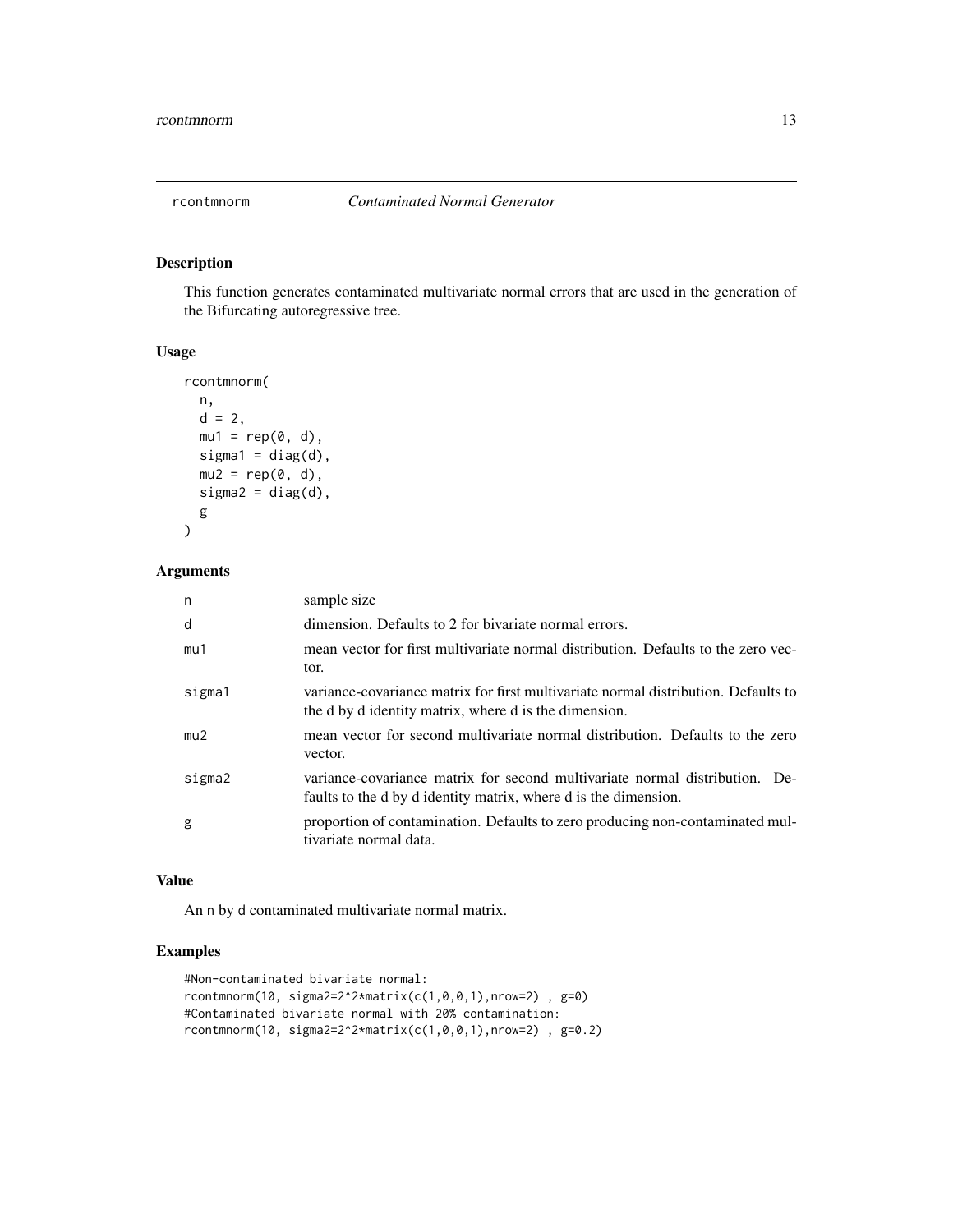<span id="page-13-0"></span>

This function generates multivariate normal errors that are used in the generation of the Bifurcating autoregressive tree.

#### Usage

 $rmmorm(n, d = 2, mu = rep(0, d), sigma = diag(d))$ 

#### Arguments

| n     | sample size                                                                                      |
|-------|--------------------------------------------------------------------------------------------------|
| d     | dimension. Defaults to 2 for bivariate normal errors.                                            |
| mu    | mean vector. Defaults to the zero vector.                                                        |
| sigma | variance-covariance matrix. Defaults to the d by d identity matrix, where d is<br>the dimension. |

#### Value

An n by d multivariate normal matrix.

#### Examples

rmnorm(10) rmnorm(10, 3)